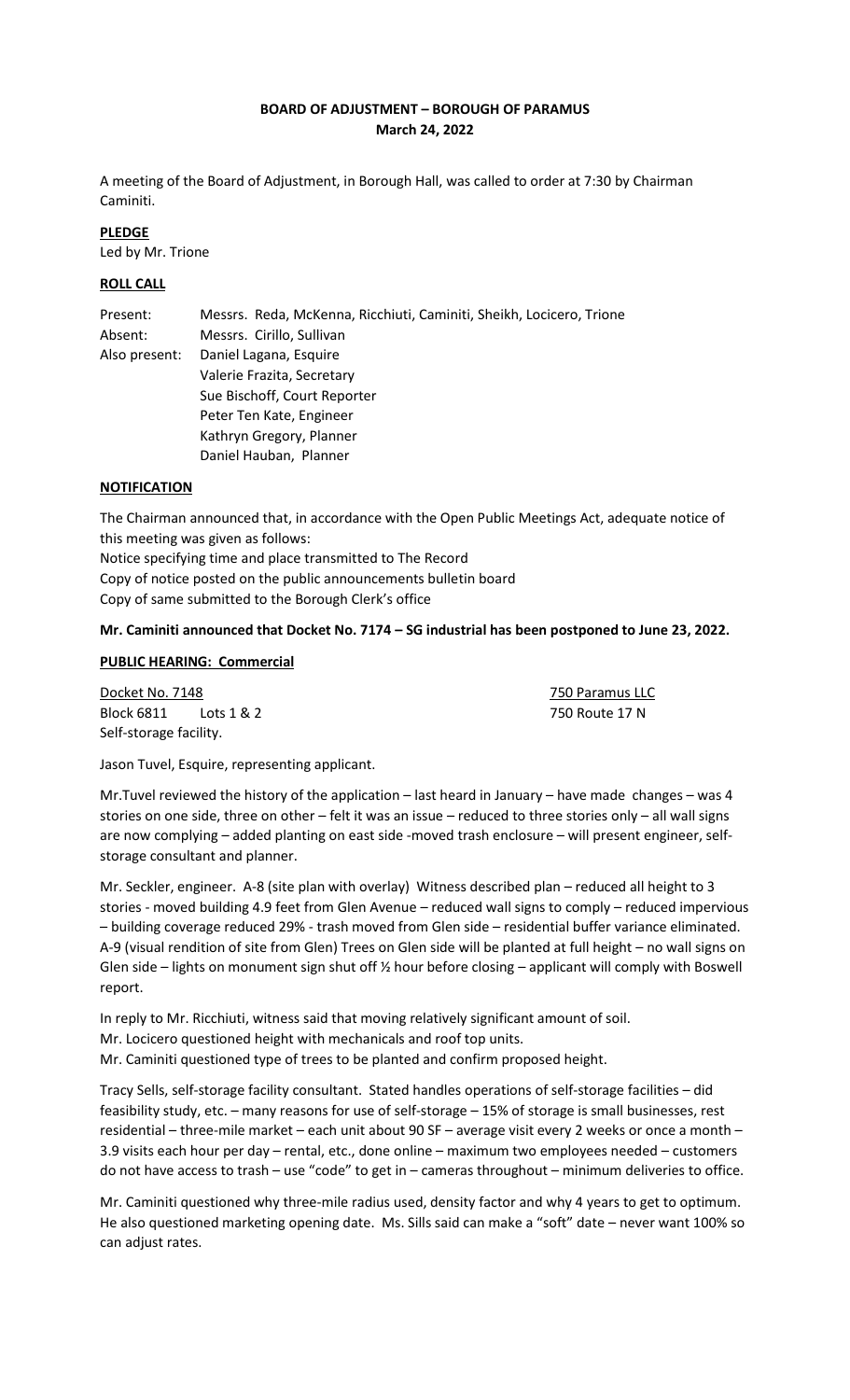In reply to Mr. Sheikh, witness said that renting, insurance, etc., all online – some renters do not visit for years.

Mr. Trione questioned "codes" and locks. Ms. Sills answered that can authorize someone else to use managers cannot enter units.

Mr. McKenna questioned some future use of building.

Caccatore, 66 Oliver, asked why residents were not consulted on plans.

Bridgette Bogart, planner. A-20 (photos and aerial) Described photos – site has all front yards – existing not up to standard of Master Plan – overpass 20 feet higher than site – proposed could be called personal service retail establishment – applicant made number of changes to proposed – is a demand and need for facility – aging population moving out of homes – lawyers, etc. use for storage of files, etc. – less traffic than retail or mixed use.

Ms. Bogart continued that proposed brings "economic viability" – revitalizes Route 17 area – would be difficult for retail because of lack of visibility – meets positive criteria – feel suited for location - under in impervious and over in greenery – everything is internal in facility – minimum impact on traffic – residents will not see any trash or loading and unloading.

In reply to Mr. Locicero, Mr. Tuvel said had received a letter from DOT indicating no interest.

On Mr. Locicero's question of sidewalks, Mr. Seckler said no sidewalks proposed but will install if Board requests. Mr. Ten Kate added that there are sidewalks on the site.

Tobenkin, 68 Oliver Road , questioned lighting Caccatore, 66 Oliver Road, said is massive building – setting precedent.

Mr. Tuvel thanked Board – proposed started at six stories – learned not wanted Board to see, reduced to three stories – renovating existing site – new storm water management – improving lighting – "bettering" site substantially – site not viable for retail use – proposing less traffic - feel have met all proofs – request that grant with stipulations.

Mr. Locicero discussed right turn only.

Mr. Caminiti agreed that all curb cuts be turn right. He continued that agree with Mr. Caccatore but everything is changing – no other options for site – like the lack of intensity – not a fan of use but fan of impact and in favor or revitalizing property.

Mr. Lagana advised that facility must comply with Ordinance on Sunday uses.

Mr. Ricchiuti stated that site is isolated like an island.

Mr. Trione commented that in the beginning he thought proposed was "way out of bounds" – applicant really heard Board and scaled down – proposed is better than what is there now – not "thrilled" with use but think will be used with hospital coming in, will be viable.

Mr. Sheikh discussed figures used for "demand" – is difficult site, needs improvement.

Mr. Reda discussed square footage of units.

Motion by Trione, seconded by Sheikh, to APPROVE application FOR: Reda, McKenna, Caminiti, Sheikh, Locicero, Trione OPPOSED: Ricchiuti MOTION CARRIED.

Docket No. 7173 Millennium/Care One Block 6725 Lot 1 200 and 200 and 200 and 200 and 30 and 30 & 100 Ridgewood Avenue Two-story addition, patio and two generators.

Laura Tardanico, Esquire, representing applicant.

Ms. Tardanico advised was skilled nursing facility and assisted living and described proposed.

Joseph Flint, engineer. Described existing conditions – two facilities, assisted living and skill nursing bordered by residential – proposing two-story addition which requires variance for expansion of nonconforming use – removing existing patio and building new – proposing two generators, one for each building, 750 and 450 Kw – significate buffer at property line – described dumpster, etc.